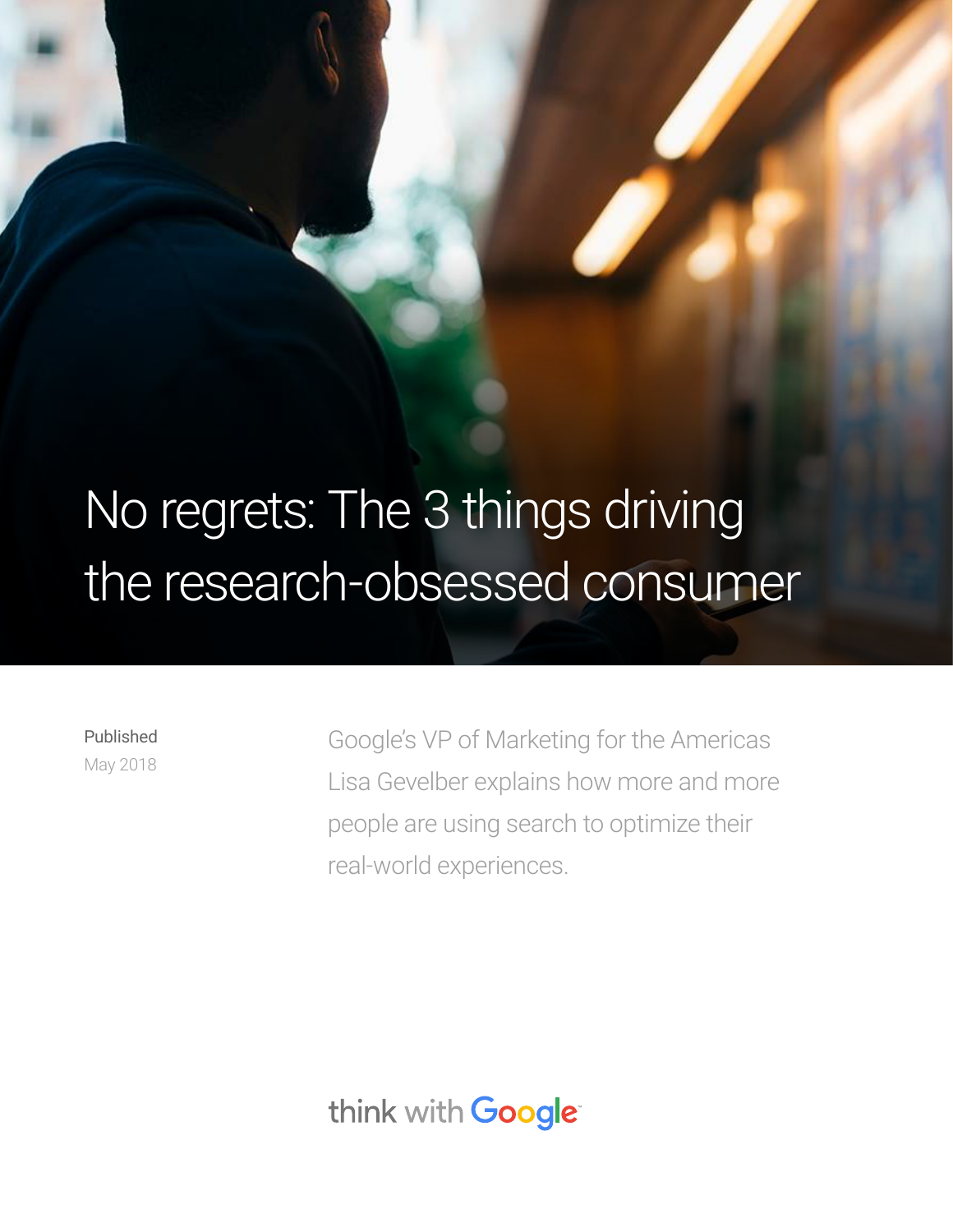re you a restaurant obsessive? Do you know someone who is? You know what I mean. You've got a group dinner coming up. After back and forth about time and location and type of cuisine, you all agree on a restaurant and make a reservation. Most of you likely leave it at that. A

But there seems to be one in every group who goes to the restaurant website and scours the menu. They hit multiple review sites, social feeds, and turns to search to find every scrap of information available. Maybe they're just trying to get a jump on the ordering process. Maybe they want to see prices. Maybe they want to see photos of the food or which dish is considered the house specialty. Maybe they want to be a helpful hero, crafting the best possible experience for everyone else.

Not only do they want to be prepared, but they find the preparation emotionally rewarding.

Today, people can—and do—optimize their lives. Whether it's taking a vacation or going out to dinner, people curate their experiences before they go. It helps them get excited, lets them feel more confident and less anxious, and makes them feel like they're getting the most out of every moment.

### People use search to optimize their lives. It lets them feel more confident and less anxious.

At Google, we're researched obsessed ourselves, continually talking to people and looking for search trends that help us understand what people are doing and why they're doing it, so we can better assist them. From this research, we've identified three reasons why people are so intent to know before they go.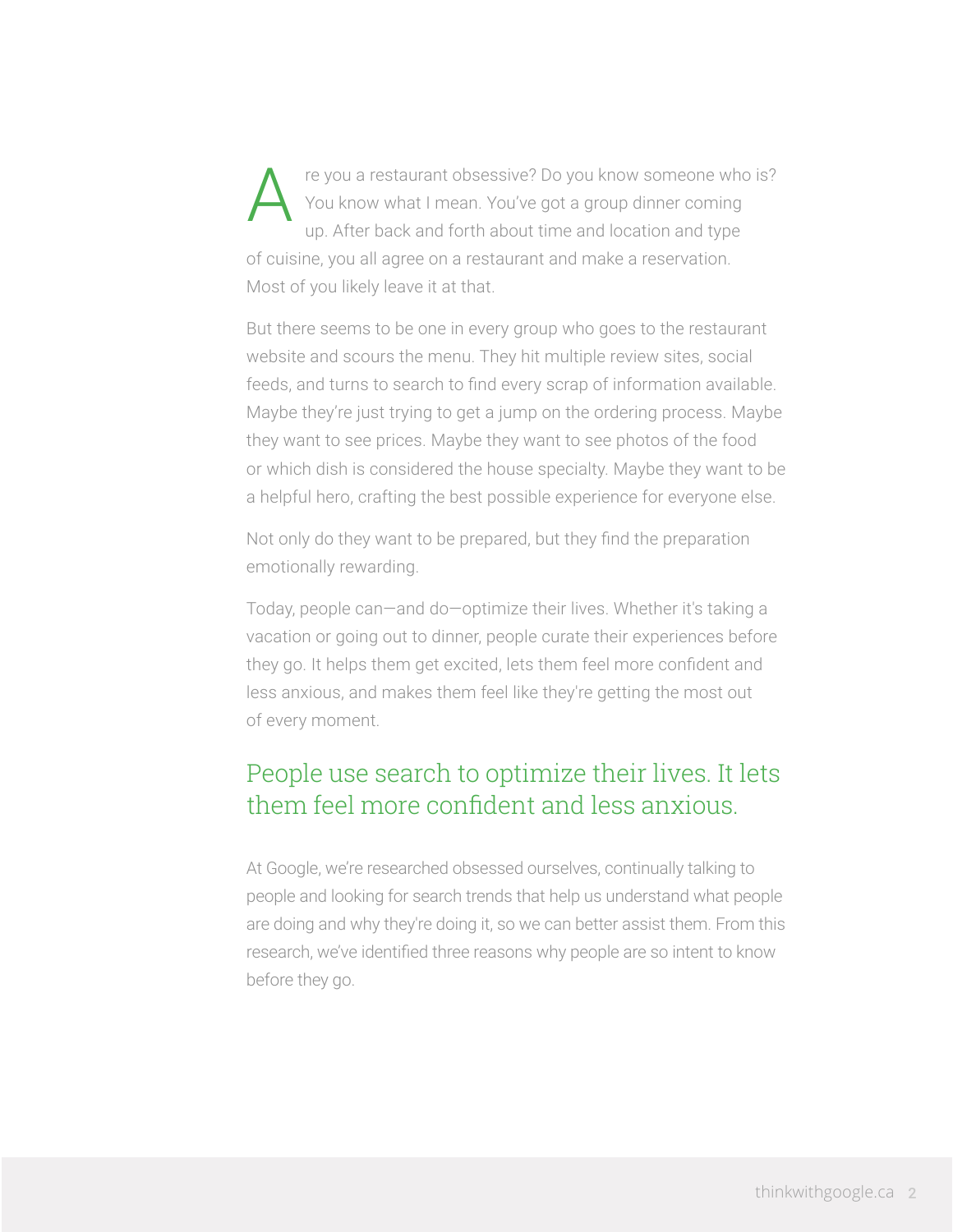### It helps them get excited

"The sooner I know what I'll be eating, the better," one person told us. It "helps with my dining experience and gets me excited."

For curious consumers, getting excited often means getting a preview of what's to come. In the months, days, or moments leading up to an experience, many are looking for a sneak peek.

For example, when planning a dinner out, people search for the "best thing to eat at a restaurant" or to find a "restaurant with good desserts." Or when planning a vacation, they want to find and understand the experience before they take part in it themselves, searching for "things to do in Maui" or "reviews of the train to Machu Picchu."

In other words, the research process becomes part of the experience itself, helping to build anticipation before they even step foot out the door.

### It helps them feel more confident

"I guess I just don't like looking or feeling lost. It just gives me anxiety," one person told us.

The time and money consumers have to dedicate to enjoying themselves is rare, and precious. They want to get the most out of a trip, whether it's to a local cafe, the ballpark, or halfway around the world. Working out the details in advance—prices, maps, schedules—reduces anxiety and allows people more time to enjoy themselves once they arrive.



## $*120*$

growth in mobile searches for **"wait times"** in the last two years.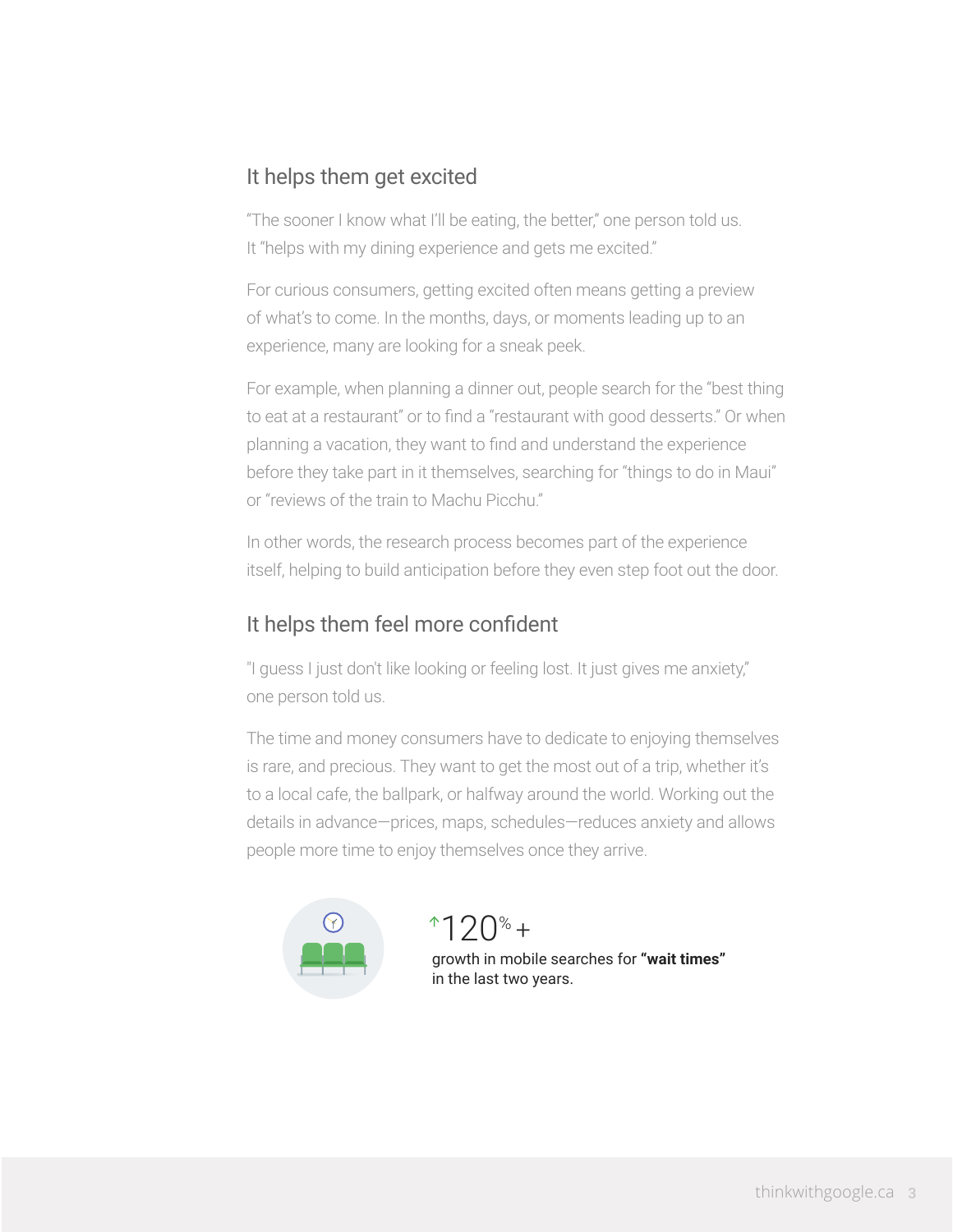"I try to look up information beforehand because it really helps save time and you're much more confident when you're going to a particular place knowing where, exactly, you're heading," another person told us. "I make the most of the time and I can hit all the places I'm trying to visit."

That's likely one reason we've seen mobile searches for "wait times" grow over 170% in the last two years.<sup>1</sup> Whether they're going to the gym or out for dinner, people want to know what they're getting into.

We can also see that people try to work out costs or save money ahead of time. People are looking for information related to what they'll be spending, from "How much is the dollar in Mexico" to "Do you tip in Italy," so they avoid any big surprises.

"I like to know down to the penny what I'm spending. I don't do that because I'm cheap, I just like to be well prepared for my trip so I don't worry about running out of money," yet another person said.

### It helps them create the best experience

"I feel like I need to research so that we don't miss anything big, and so we can find those hidden gems that make a trip special," one person told us.

Ultimately, all this research is meant to create the best experience possible. They want to squeeze out every last drop of goodness, making sure they don't miss anything along the way. Consumers feel pressure to do research—otherwise they'll feel remorseful if they have a negative experience they believe could have been avoided.



 $*55* +$ growth in mobile searches for **"menus"** in the past two years.